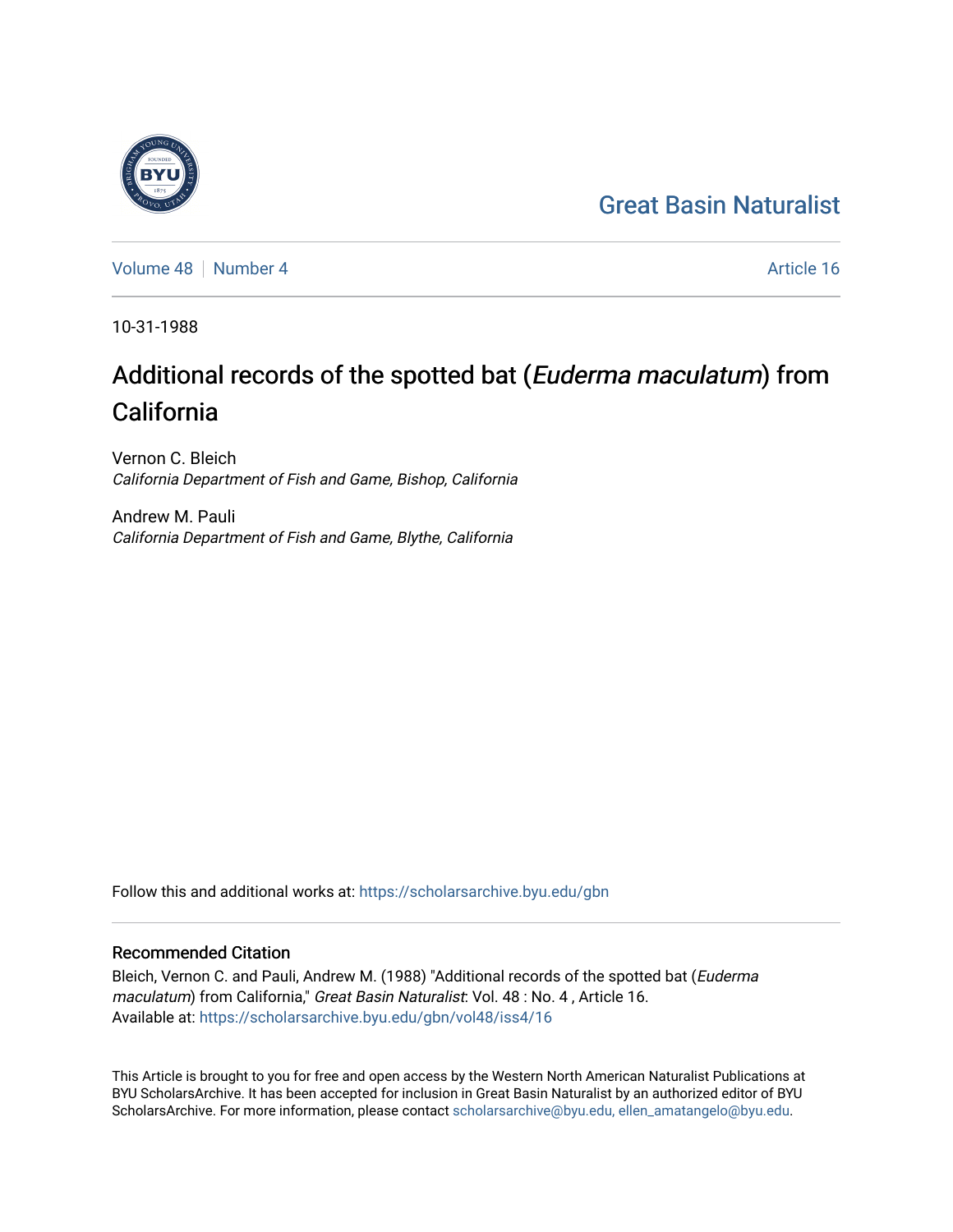#### ADDITIONAL RECORDS OF THE SPOTTED BAT {EUDERMA MACULATUM) FROM CALIFORNIA

Vernon C. Bleich' and Andrew M. Pauli^

ABSTRACT.—Additional records of the spotted bat (Euderma maculatum) from Inyo County and Shasta County, California, are reported. The latter record represents the northernmost locale for this species in California.

A live adult male spotted bat {Euderma maculatum) with a fractured humerus was found on the ground at Lone Pine, Inyo County, California, on 10 August 1986. It later died in captivity. The specimen (CSULB 11834) was prepared as a skin with skull, fluid preserved carcass, and stained glans penis and is deposited in the Mammal Collection at California State University, Long Beach. Standard measurements are: total length. 111 mm; tail length, 51 mm; hind foot, <sup>11</sup> mm; ear, 41 mm; forearm, 49 mm. The spotted bat had previously been reported from the Owens Valley, 60 miles north of Lone Pine at Bishop, Inyo County (Constantine et al. 1979).

Vegetation in the Owens Valley is typical of the Great Basin, consisting primarily of sage brush (Artemisia tridentata), saltbush {Atriplex spp.), greasewood (Sarcobatus vermiculatus), and rabbitbrush (Chrysothamnus nauseosus). The Owens Valley is in the rain shadow of the Sierra Nevada and is extremely arid.

Another spotted bat was found alive in a garage at a residence in Palo Cedro, Shasta County, California, on 14 March 1983 and was taken to the Redding Office of the California Department of Fish and Game where the

identification was confirmed by T. P. Stone. Final disposition of that specimen is un known. This record extends the reported dis tribution of this species about 245 km NV^ from Reno, Washoe County, Nevada (Hall 1935), and <sup>400</sup> km SW from the Alvord Basin, Harney County, Oregon (McMahon et al. 1981). Vegetation at Palo Cedro consists largely of oak savannah (Quercus spp.); the area is more mesic than the Owens Valley.

We thank E. and M. Muniz for calling our attention to the Lone Pine specimen and D. G. Huckaby for preparing it for deposition in the CSULB Mammal Collection.

#### **LITERATURE CITED**

- CONSTANTINE, D. G., G. L. HUMPHREY, AND T. B. HER-BENICK. 1979. Rabies in Myotis thysanodes, Lasiurus ega, Euderma maculatum and Eumops perotis in California. J. Wildl. Dis. 15: 343-345.
- HALL, E. R. 1935. Occurrence of the spotted bat at Reno, Nevada. J. Mammal. 16: 148.
- MCMAHON, E. E., C. C. OAKLEY, AND S. P. CROSS. 1979. First record of the spotted bat {Euderma macula tum) from Oregon. Great Basin Nat. 41: 270.
- WATKINS, L. C. 1977. Euderma maculatum. Mammal Species 77: 1-4.
- WILLIAMS, D. F. 1986. Mammalian species of special concern in California. California Department of Fish and Game, Sacramento. Ill pp.

California Department of Fish and Game, Bishop, California 93514. <sup>2</sup>California Department of Fish and Game, Blythe, California 92225.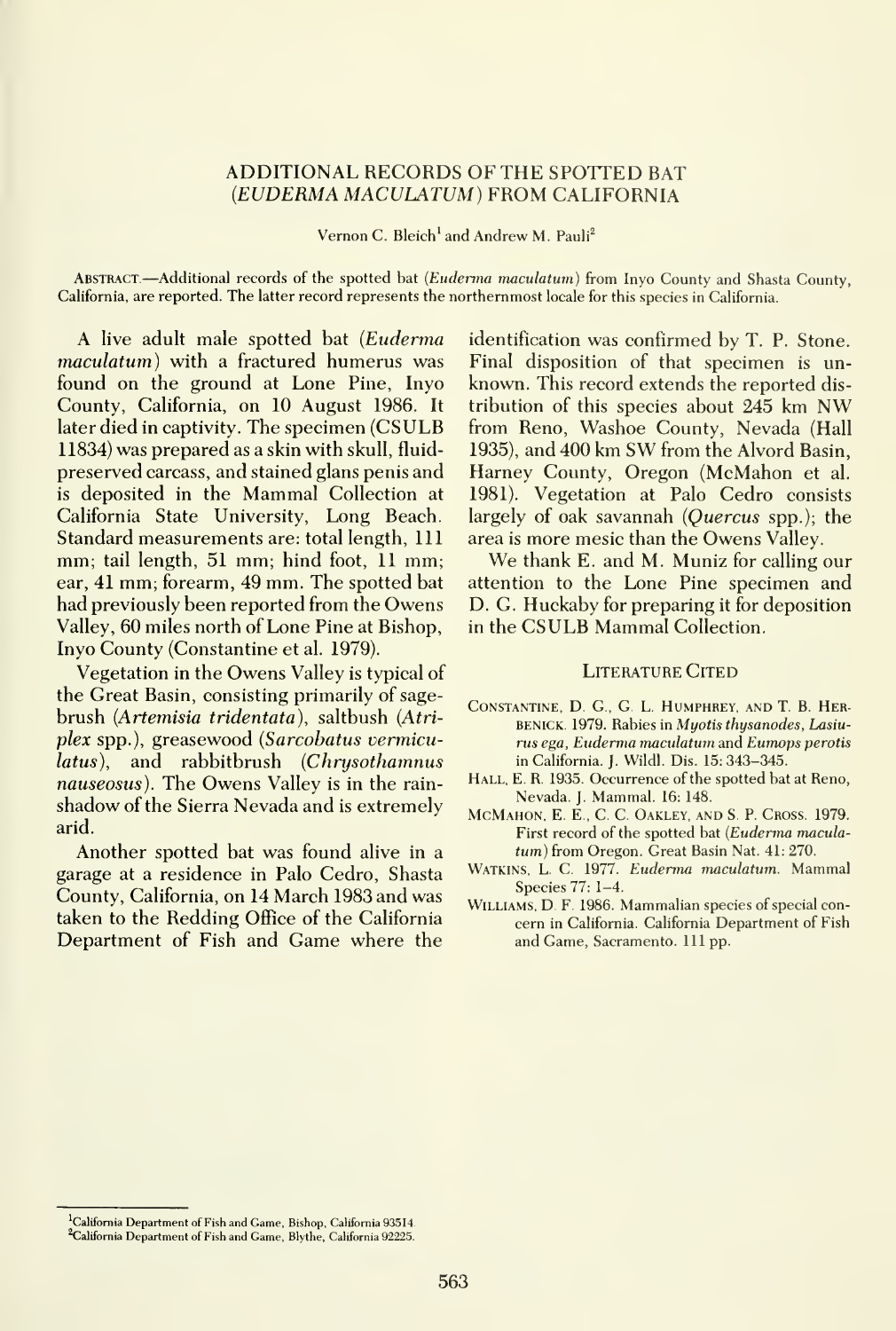#### INDEX TO VOLUME <sup>48</sup>

The genera, species, and other taxa described as new to science in this volume appear in **bold** type in this index.

- A case of leucism in the western bluebird (Sialia mexicana), p. 75.
- A checklist of the vascular plants of the House Range, Utah, p. 102.
- A comparison of the spherical densiometer and ocular methods of estimating canopy cover, p. 224.
- A fourth new sauropod dinosaur from the Upper Jurassic of the Colorado Plateau and sauropod bipedalism, p. 121.
- A mixed pollination system in Penstemon pseudospectabilis M. E. Jones (Scrophulariaceae), p. 489.
- A review of flea collection records from Onychomys leucogaster with observations on the role of grasshopper mice in the epizoology of wild rodent plague, p. 83.
- A sagebrush community type classification for mountainous northeastern Nevada rangelands, p. 422.

Acacicis bicornis, p. 34.

- Acacicis zeylanicus, p. 34.
- Acanthotomicus tuberculifer, p. 31.
- Additional records of the spotted bat (euderma maculatum), p. 563.
- Additions to the vascular flora of Bryce Canyon National Park, Utah, p. 352.
- Agonistic behavior of the California ground squirrel, Spermophilus beecheyi, at an artificial food source, p. 19.
- An Erigeron from Nevada and a Penstemon from Idaho, p. 495.
- Anderson, Stanley H., Patricia A. MacLaren, and Douglas E. Runde, article by, p. 548.
- Aphanarthrum indicum, p. 190.
- Aphanarthrum reticulatum, p. 190.
- Aphanarthrum royaleanum, p. 191.
- Arboreal arthropod community structure in an early successional coniferous forest eco system in western Oregon, p. 327.
- Atwood, N. Duane, and Stanley L. Welsh, article by, p. 495.

Bagley, V. L., and M. H. Ralphs, article by, p. 541.

- Berner, Kevin L., and Scott L. Findholt, arti cle by, p. 290.
- Bhat, R. B., D. F. Hegerhorst, D. J. Weber, and E. D. McArthur, article by, p. 1.
- Bibliography of Montana vegetation description, p. 301.
- Bleich, Vernon C, and Andrew M. Pauli, article by, p. 563.
- Boliviela bispinosa, p. 237.
- Boliviela paraortha, p. 238.
- Bothinodroctonus indicus, p. 191.
- Bothinodroctonus setosus, p. 192.
- Bourgeron, P. S., A. M. Kratz, T. Weaver, and N. Weidman, article by, p. 301.
- Brotherson, Jack D., Wilham J. Masslich, and Rex G. Cates, article by, p. 250.
- Brotherson, Jack D., and G. Merrill Webb, articles by, pp. 280, 512.
- Calodicia circulata, p. 241.
- Cameron, D. E., and M. J. Jenkins, article by, p. 508.
- Carphoborus lautus, p. 192.
- Cates, Rex G., Jack D. Brotherson, and William J. Masslich, article by, p. 250.
- Cathetosaurus, p. 121
- Cathetosaurus lewisi, p. 121.
- Chaetophloeus versicolor, p. 31.
- Checklist of the mosses of the Intermountain West, USA, p. 394.
- Checklist of the Odonata of Colorado, p. 96.
- Cicuta bulbifera L. (Umbelliferae) in Alaska, p. 382.
- Colorado's rare flora, p. 434.
- Comparison of regression methods for predicting singleleaf pinyon phytomass, p. 39.
- Comprehensive list by habitat of the algae of Utah, USA, p. 154.'
- Computer analysis of cross sections of leaves of *Chrysothamnus* taxa and their relation to environmental conditions, p. 334.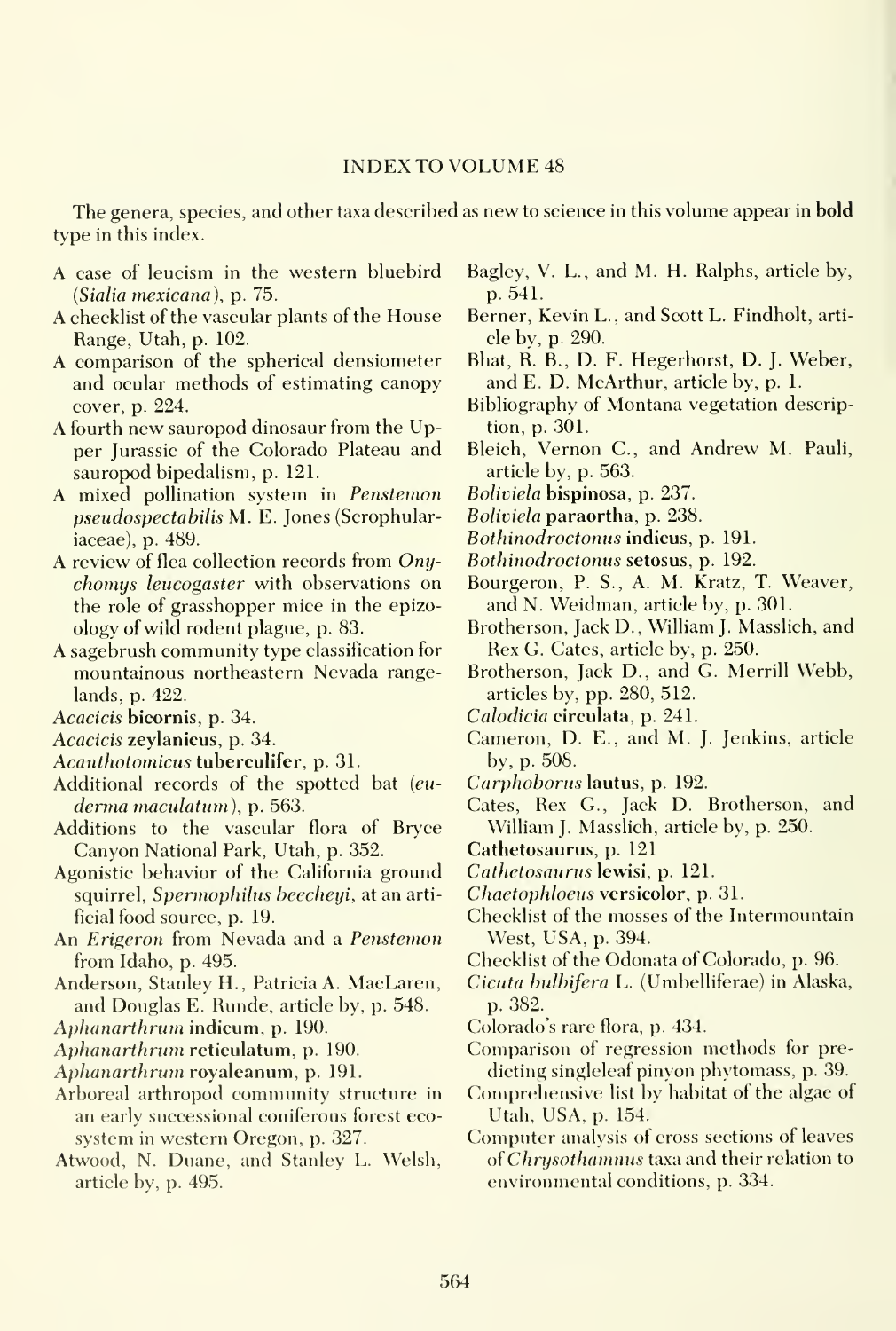- Courtship behavior in Rhinoclemmys areolata from western Tabasco, Mexico (Testudines: Emydidae), p. 263.
- Current status and distribution of the Ciconiiforms nesting in Wyoming, p. 290.
- Cyrtogenius africus, p. 196.
- Cyrtogenius elongatissimus, p. 196.
- Cyrtogenius elongatulus, p. 197.
- Curtogenius gracillimus, p. 197.
- Cyrtogenius papuae, p. 197.
- Cyrtogenius papuensis, p. 197.
- Cyrtogenius ruginosus, p. 197.
- Davis, Donald W., and Manas Titayavan, article by, p. 388.
- Dicolecia serrata, p. 243.
- Diem, Kenneth L., and Scott L. Findholt, article by, p. 285.
- Dole, Jim W., Pedro Durant, and George F. Fisler, article by, p. 19.
- Douglas-fir beetle (Dendroctonus pseudotsugae Hopkins, Coleoptera: Scolytidae) brood production on Douglas-fir defoliated by western spruce budworm (Choris toneura occidentalis Freeman, Lepidoptera: Tortricidae) in Logan Canyon, Utah, p. 348.
- Durant, Pedro, Jim W. Dole, and George F. Fisler, article by, p. 19.
- Effects of livestock grazing exclosure on aquatic macroinvertebrates in a montane stream. New Mexico, p. 146.
- Egoscue, Harold J., articles by, pp. 267, 530.
- Elevational changes in woody vegetation along three streams in Washington County, Utah, p. 512.
- Ellis, Kevin L., and Jimmie R. Parrish, article by, p. 75.
- Emison, William B., and Clayton M. White, article by, p. 533.
- Engelmann spruce cone losses caused by in sects in northern Utah in a year of low cone production, p. 508.
- Erigeron cavernensis, p. 495.
- Evans, Mary Alice, article by, p. 96.
- Evansolidia bifurcata, p. 246.
- Evansolidia digitual, p. 246.
- Evansolidia massa, p. 245.
- Everett, Richard L., Glenn C. Miller, and Martin F. Wilt, article by, p. 228.
- Field observations of *Irbisia pacifica* (Hemiptera: Miridae): feeding behavior and ef fects on host plant growth, p. 68.
- Findholt, Scott L., and Kevin L. Berner, arti cle by, p. 290.
- Findholt, Scott L., and Kenneth L. Diem, article by, p. 285.
- Fire history of the Paunsaugunt Plateau in southern Utah, p. 58.
- First records of the Glaucous-winged Gull in Utah, p. 298.
- Fischer, David L., article by, p. 298.
- Fisler, George F., Pedro Durant, and Jim W. Dole, article by, p. 19.
- Fistulidia, p. 235.
- Fistulidia simplex, p. 235.
- Food habits and nest characteristics of breeding raptors in southwestern Wyoming, p. 548.
- Food habits of young-of-year largemouth bass in Lake Mead and Lake Mohave, Arizona-Nevada, p. 485.
- Foods and weights of the Rock Ptarmigan on Amchitka, Aleutian Islands, Alaska, p. 533.
- Fredericks, S. E., and David W. Roberts, article by, p. 348.
- Freeman, C. Edward, William H. Reid, and Pamela Sensiba, article by, p. 489.
- Gracilidia, p. 234.
- Gracilidia gracilis, p. 234.
- Gray Partridge foraging ecology in eastern South Dakota, p. 202.
- Hallsten, Gregory P., and David W. Roberts, article by, p. 352.
- Hansen, James D., articles by, pp. 68, 383.
- Hayward, B. J., and K. E. Severson, article by, p. 554.
- Heckmann, Richard A., and Jea Kim Yi, arti cle by, p. 206.
- Hegerhorst, D. F., R. B. Bhat, D. J. Weber, and E. D. McArthur, article by, p. 1.
- Hess, W. M., J. Huang, D. J. Weber, E. D. McArthur, S. E. Meyer, and R. Seegmiller, article by, p. 334.
- Hixson, S. E., C. M. Skau, and R. F. Walker, article by, p. 558.
- Huang, J., W. M. Hess, D. J. Weber, E. D. McArthur, S. E. Meyer, and R. Seegmiller, article by, p. 334.
- Hubert, Wayne A., article by, p. 370.
- Hubert, Wayne A., and Bradford G. Parsons, article by, p. 46.
- Hupp, Jerry W., John T. Ratti, and Loren M. Smith, article by, p. 202.
- Hylesinopsis angolanus, p. 32.
- Hylurgops tuberculifer, p. 32.
- Indocryphalus machili, p. 197.
- Influence of ponderosa pine overstory on forage quality in the Black Hills, South Dakota, p. 78.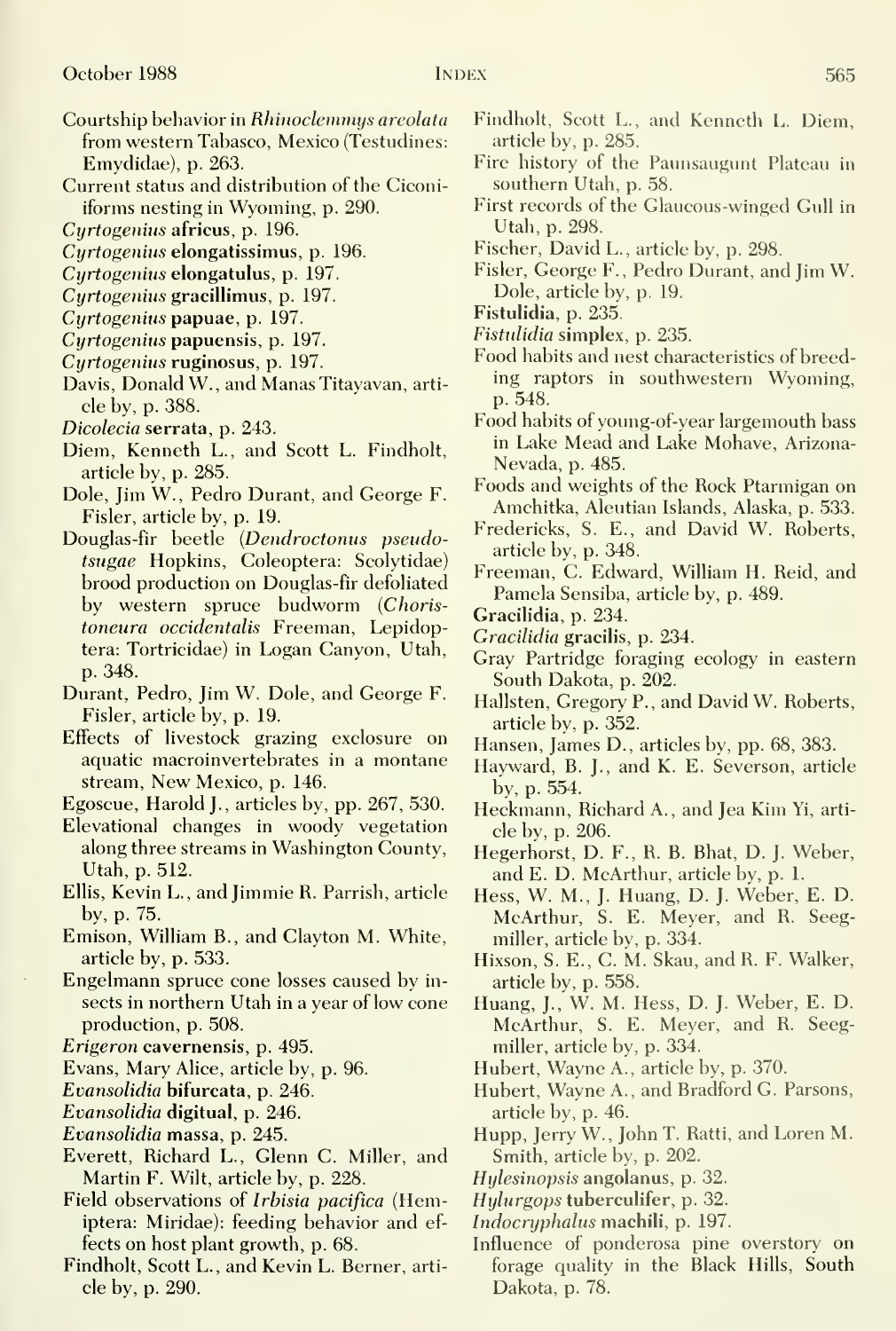- Jenkins, M. J., D. E. Cameron, article by, p. 508.
- Jensen, James A., article by, p. 121.
- Jensen, M. E., L. S. Peck, and M. V. Wilson, articles by, pp. 403, 422.
- Johansen, Jeffrey R., Samuel R. Rushforth, and Darwin L. Sorensen, article by, p. 324.
- Kass, Ronald J., article by, p. 102.
- Kratz, A. M., P. S. Bourgeron, T. Weaver, and N. Weidman, article by, p. 301.
- Liparthrum artocarpus, p. 193.
- Liparthrum tinianensis, p. 193.
- Lodia parapectinata, p. 240.
- Looman, Sandra J., Stephen S. Talbot, and Stanley L. Welsh, article by, p. 382.
- MacLaren, Patricia A., Stanley H. Anderson, and Douglas E. Runde, article by, p. 548.
- Martin, S. Clark, and Alvin L. Medina, article by, p. 373.
- Maser, Chris, and Zane Maser, articles by, pp. 269, 358.
- Maser, Zane, and Chris Maser, articles by, pp. 269, 358.
- Masslich, William J., Jack D. Brotherson, and Rex G. Gates, article bv, p. 250.
- McArthur, E. D., D. F. Hegerhorst, R. B. Bhat, and D. J. Weber, article by, p. 1.
- McArthur, E. D., J. Huang, W. M. Hess, D. J. Weber, S. E. Meyer, and R. Seegmiller, article by, p. 334.
- Medina, Alvin L., and S. Clark Martin, article by. p. 373.
- Merkley, Gwen Shirley, and Samuel R. Rushforth, article bv, p. 154.
- Meyer, S. E., J. Huang, W. M. Hess, D. J. Weber, E. D. McArthur, and R. Seegmiller, article by, p. 334.
- Migrating Mormon crickets, Anahrus simplex (Orthoptera: Tettigoniidae), as food for stream fishes, p. 25.
- Miller, Glenn C, Martin F. Wilt, and Richard L. Everett, article by, p. 228.
- Minckley, W. L., and Harold M. Tyus, article by, p. 25.
- Monoterpene concentrations in litter and soil of singleleaf pinyon woodlands of the west ern Great Basin, p. 228.
- Morphological characteristics of Dentostomella translucida, a nematode (Osyuroidea) found in Mongolian gerbils, p. 206.
- Mycophagy of red-backed voles, Clethrionomys californicus and C. gapperi, p. 269.
- New genera and new species of Neotropical Coelidiini (Homoptera: Cicadellidae: Coelidiinae), p. 232.
- Nielson, M. W., article by, p. 232.
- Nomenclatural changes and new species of Scolytidae (Coleoptera), p. 31.
- Nomenclatural changes and new species of Scolytidae (Coleoptera), Part II, p. 188.
- Nomenclatural changes and new species of Scolytidae (Coleoptera), Part III, p. 196.
- Noteworthy flea records from Utah, Nevada, and Oregon, p. 530.
- Occurrence of Phaedactylum tricornutum in the Great Salt Lake, Utah, USA, p. 324.
- O'Kane, Steve L., Jr., article by, p. 434.
- Olonthogaster jiri, p. 198.
- Olonthogaster regalis, p. 198.
- Parrish, Jimmie R., and Kevin L. Ellis, article by, p. 75.
- Parsons, Bradford G., and Wayne A. Hubert, article by, p. 46.
- Pauli, Andrew M., and Vernon C. Bleich, article by, p. 563.
- Paulson, Larry J., and Gene R. Wilde, article by, p. 485.
- Peck, L. S., M. E. Jensen, and M. \'. Wilson, articles by. pp. 403, 422.
- Pederson, Jordan C, Bruce L. Welch, and Ronald L. Rodriguez, article by, p. 274.
- Penstemon idahoensis, p. 496.
- Pérez-Higareda, Gonzalo, and Hobart M. Smith, article by, p. 263.
- Phloeosinus phoebe, p. 198.
- Polygraphus anogeissi, p. 194.
- Polygraphus difficilis, p. 194.
- Polygraphus querci, p. 195.
- Population cycles of Wahweap milkvetch on the Henry Mountains and seed reserve in the soil, p. 541.
- Potential soil compaction forty years after logging in northeastern California, p. 117.
- Pseudothysanoes spinatifer, p. 32.
- Pygmaelidia. p. 232.
- Pygmaelidia bullata, p. 232.
- Ralphs, M. H.. and V. L. Bagley, article by, p. 541.
- Ratti, John T., Jerry W. Hupp, and Loren M. Smith, article by, p. 202.
- Reid, William H., C. Edward Freeman, and Pamela Sensiba, article by, p. 489.
- Relationships of aspen [Populus tremuloides) to foraging patterns of beaver {Castor canadensis) in the Strawberry Valley of central Utah, p. 250.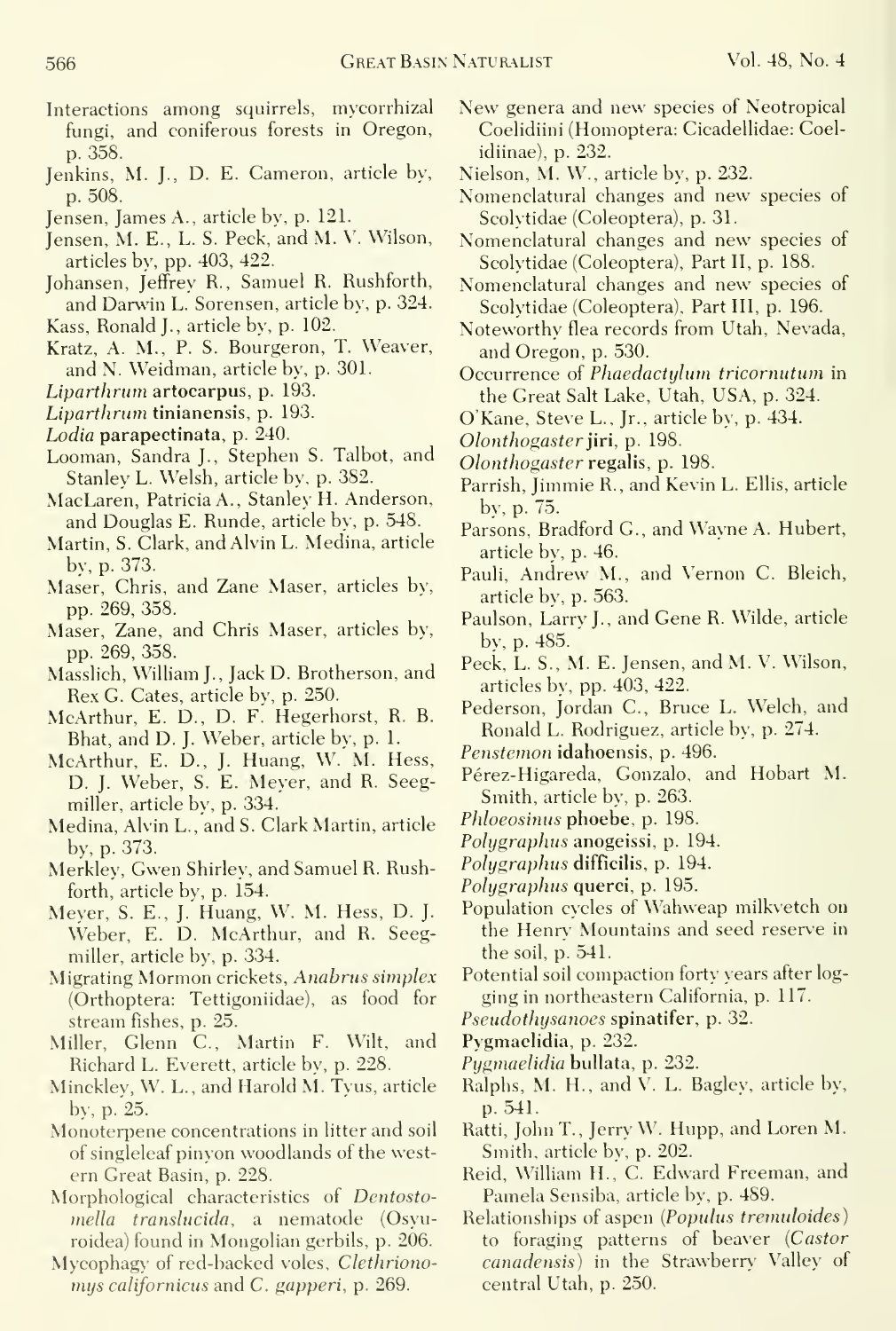- Reproductive characteristics of two kokanee stocks in tributaries to Flaming Gorge Reservoir, Utah and Wyoming, p. 46.
- Rinne, John N., article by, p. 146.
- Roberts, David W., and Gregory P. Hallsten, article by, p. 352.
- Roberts, David W., and S. E. Fredericks, article by, p. 348.
- Rodent weights in modified pinyon-juniper woodlands of southwestern New Mexico, p. 554.
- Rodriguez, Ronald L., Bruce L. Welch, and Jordan C. Pederson, p. 274.
- Rozella Pearl Beverly Blood Smith, 1911- 1987, p. 180.
- Runde, Douglas E., Stanley H. Anderson, and Patricia A. MacLaren, article by, p. 548.
- Rushforth, Samuel R., and Gwen Shirley Merkley, article by, p. 154.
- Rushforth, Samuel R., Jeffrey R. Johansen, and Darwin L. Sorensen, article by, p. 324.
- Schowalter, T. D., S. G. Stafford, and R. L. Slagle, article by, p. 327.
- Scolytodes aterriums, p. 32.
- Scolytodes boliviensis, p. 32.
- Scolytodes brasilianus, p. 32.
- Scolytodes discriminatus, p. 32.
- Scolytodes elongatissimus, p. 32.
- Scolytodes gennaeus, p. 33.
- Scolytodes laevicorpus, p. 33.
- Scolytodes laevigatulus, p. 33.
- Scolytodes majus, p. 33.
- Scolytodes medialis, p. 33.
- Scolytomimus andamanensis, p. 199.
- Scolytomimus mimusopis, p. 200.
- Scolytomimus quadridens, p. 200.
- Scolytomimus rectus, p. 201.
- Seasonal changes of selected secondary plant products in Chrysothamnus nauseosus ssp. turbinatus, p. 1.
- Seegmiller, R., J. Huang, W. M. Hess, D. J. Weber, E. D. McArthur, and S. E. Meyer, article by, p. 334.
- Selection of big sagebrush by sage grouse, p. 274.
- Selection of microhabitat by the red-backed vole, Clethrionomys gapperi, p. 216.
- SEM analysis of Utah Equisetum stems (Equisetaceae), p. 51.
- Sensiba, Pamela, C. Edward Freeman, and William H. Reid, article by, p. 489.
- Severson, K. E., and B. J. Hayward, article by, p. 554.
- Severson, Kieth E., and Daniel W. Uresk, articles by, pp. 78, 353.
- Shrew and heteromyid records from the Great Basin of Oregon and Utah, p. 267.
- Skau, C. M., S. E. Hixson, and R. F. Walker, article by, p. 558.
- Slagle, R. L., S. G. Stafford, and T. D. Schowalter, article by, p. 327.
- Smith, Graham W., and Alice P. Wywialowski, article by, p. 216.
- Smith, Hobart M., article by, p. 180.
- Smith, Hobart M., and Gonzalo Pérez-Higareda, article by, p. 263.
- Smith, Loren, M., Jerry W. Hupp, and John T. Ratti, article by, p. 202.
- Sorensen, Darwin L., Samuel R. Rushforth, and Jeffrey R. Johansen, article by, p. 324.
- Spence, John R., article by, p. 394.
- Sphaerotrypes bengalensis, p. 35.
- Sphaerotrypes costatus, p. 35.
- Sphaerotrypes cristatus, p. 36.
- Sphaerotrypes pentacme, p. 36.
- Sphaerotrypes ranasinghei, p. 37.
- Spinolidia sarmenta, p. 248.
- Spinolidia magna, p. 249.
- Spring denitrification rates in soils of four eastside Sierra Nevada plant communities, p. 558.
- Stafford, S. G., T. D. Schowalter, and R. L. Slagle, article by, p. 327.
- Status and distribution of American White Pelican nesting colonies in Wyoming: an update, p. 285.
- Status of Thamnophis sirtalis in Chihuahua, Mexico (Reptilia: Colubridae), p. 499.
- Stein, Steven J., article by, p. 58.
- Stream channel and vegetation changes in sections of McKnight Creek, New Mexico, p. 373.
- Studies of a uniparental form of Aphytis van denboschi (Hymenoptera: Aphelinidae), a parasite of the San Jose scale in northern Utah, p. 388.
- Survey of Wyoming crayfishes, p. 370.
- Talbot, Stephen S., Sandra J. Looman, and Stanley L. Welsh, article by, p. 382.
- Tanner, Wilmer W., article by, p. 499.
- Tanner-White, Merle, and Clayton M. White, article by, p. 64.
- Tausch, Robin J., and Paul T. Tueller, article by, 39.
- Thamnophis sirtalis lowei, p. 500.
- Thomas, Rex E., article by, p. 83.